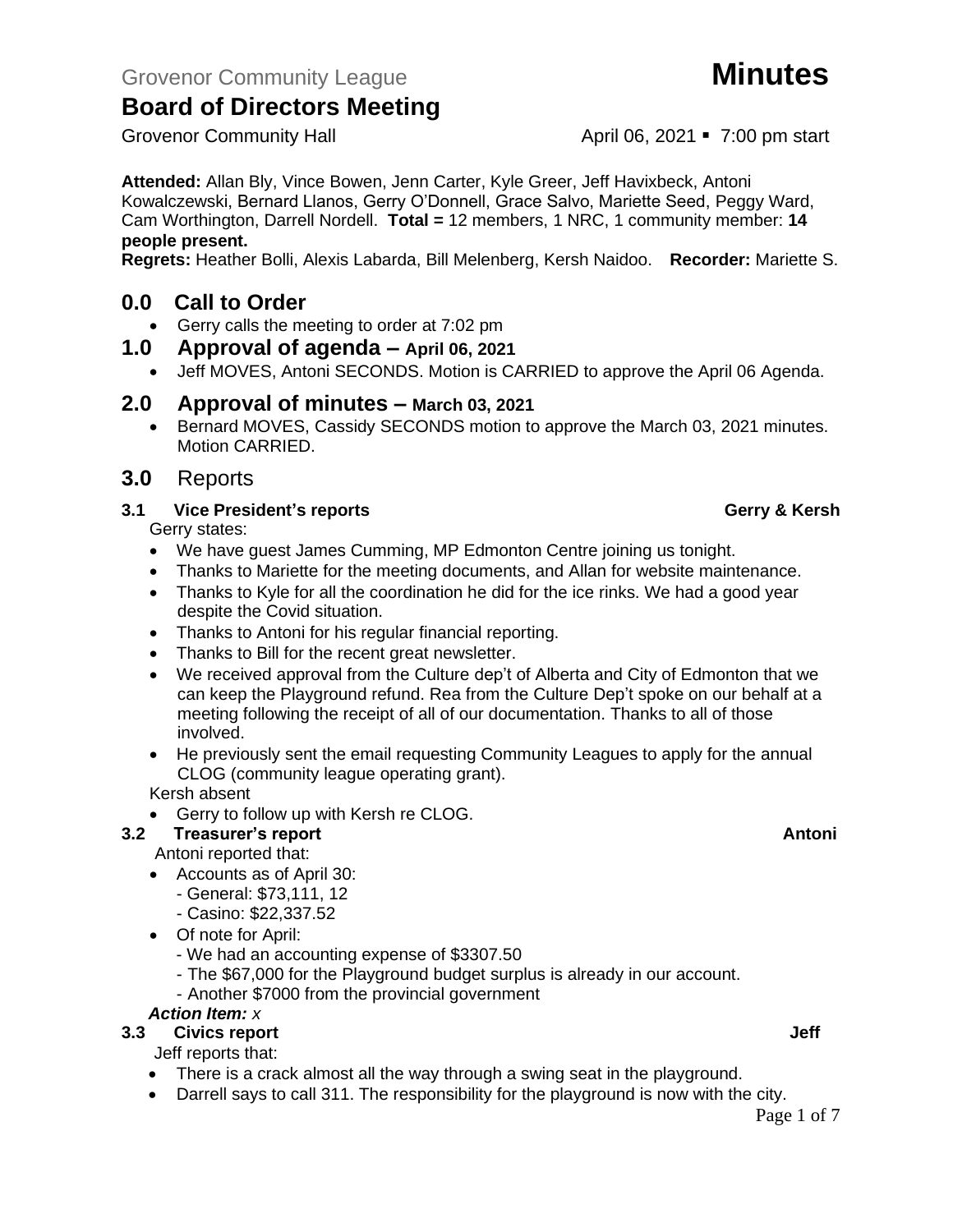Grovenor Community Hall **April 06, 2021 7:00 pm start** 

- Invest Tech consulting reached out to him on behalf of another party. They now own a third lot directly north of, behind the Chocolate café. He has been dealing with the realtor also.
- He had a meeting with them on March 18. They were planning to meet with residents.
- Neighbours protested the first rendition.
- They wanted to present at our board meeting, but a stand-alone meeting is suggested sometime in May. Jeff will set up and notify board.
- The developer is going to the City with a formal development proposal shortly. They will be rental units. They are short on details. It is a mature development, underground parking, a 2-3 story walk up. Estimated .7-1 stall per unit.
- Suggest we be proactive and be heard as it will go ahead. Just try to shape things.
- Jenn's neighbour is trying to open a small business in Grovenor. A small-scale detailing shop out of his garage. Jeff met with him and wrote a letter as an individual for him.
- The City has rejected him multiple times (sub-division appeals board). But the city doesn't seem to understand his business. He has letters from his neighbours.
- Problem properties discussed. Safety of residents has been taken up by the board in the past.

### **3.4 City of Edmonton Darrell**

Darrell sent a report which is in the April 06 Grovenor Google drive folder

- [https://docs.google.com/document/d/11-](https://docs.google.com/document/d/11-29BaueX4GGs5vktIciKvSBHSFB73Nl/edit#heading=h.gjdgxs) [29BaueX4GGs5vktIciKvSBHSFB73Nl/edit#heading=h.gjdgxs](https://docs.google.com/document/d/11-29BaueX4GGs5vktIciKvSBHSFB73Nl/edit#heading=h.gjdgxs)
- Darrell to reach out to director of derelict properties for City.
- Regarding the proposal for sliding hill. An analysis was done on it. It is not being supported by the public school board planner or the City.
- The crosswalks at 104 Ave will be getting crosswalks and Zebra lights.

## **4.0 Old business**

| 4.1 Programs and Social update | Grace |
|--------------------------------|-------|
| Grace stated:                  |       |
| $\bullet$ n/a                  |       |
|                                |       |

### **4.2 Programs update Cassidy**

Cassidy stated:

- He is looking at getting local eggs available in the neighbourhood.
- He will compose something for the newsletter and social media.

### **4.3 Ice rinks update Kyle**

Kyle reported that:

- The ice rinks were closed.
- He was notified that kids have been climbing on the shed and roof of the buildings. Damage is found to shingles and downspouts.
- There is a file number if anyone has other information.
- Chain link gate and overhead light he will tend to when ground is dry.
- *Action item: He will send an email.*

| 4.4 | <b>Playground Refund from CoE and CFEP status update</b> |  |
|-----|----------------------------------------------------------|--|
|     | Gerry reported that:                                     |  |

**4.44** *<u>Berry/Darrell</u>*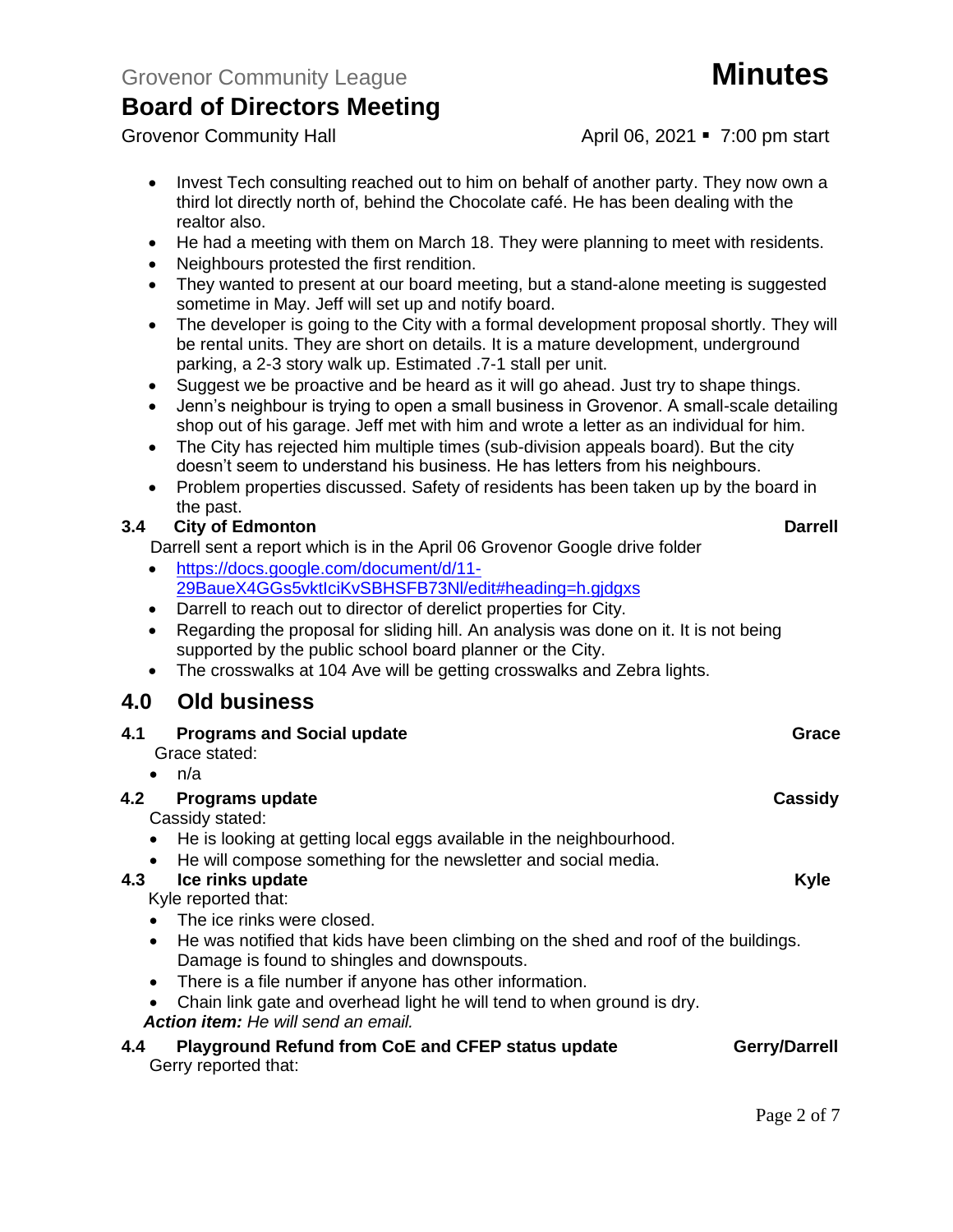|  |  | <b>Board of Directors Meeting</b> |  |
|--|--|-----------------------------------|--|
|--|--|-----------------------------------|--|

|                | <b>Grovenor Community Hall</b>                                                                                                                                        | April 06, 2021 • 7:00 pm start |
|----------------|-----------------------------------------------------------------------------------------------------------------------------------------------------------------------|--------------------------------|
| $\bullet$      | We received approval to keep the surplus playground money. We already have it<br>deposited in our general account.                                                    |                                |
| 4.5            | <b>Elections Canada request to rent Hall update</b><br>Gerry stated:                                                                                                  | Gerry                          |
|                | He has dealt with that and we are now waiting for an election call.<br><b>Action item: x</b>                                                                          |                                |
| 4.6            | Valley Line LRT & EPCOR infrastructure project                                                                                                                        | <b>Allan</b>                   |
|                | Allan stated:                                                                                                                                                         |                                |
| $\bullet$      | The City is in the process of selecting the company that will provide the train for Valley<br>line west.                                                              |                                |
| $\bullet$      | A different company is being looked at for the two lines.                                                                                                             |                                |
| 4.7            | Google Workspace & Website update                                                                                                                                     | <b>Allan</b>                   |
| $\bullet$      | Allan reported that:<br>He has yet to assign email addresses to directors at large.                                                                                   |                                |
|                | We are creating a process in which all the information is transferable.                                                                                               |                                |
|                | <b>Action Item: x</b>                                                                                                                                                 |                                |
| 4.8            | <b>Newsletter update</b>                                                                                                                                              | <b>Bill</b>                    |
|                | Bill (absent) sent email stating:                                                                                                                                     |                                |
|                | • The deadline for submissions/copy will be May 28.<br><b>Action item:</b> Get submissions in to Bill well before deadline.                                           |                                |
| 4.9            | <b>Stony Plain Road and Area News Network</b>                                                                                                                         | <b>Bill</b>                    |
|                | $\bullet$ n/a                                                                                                                                                         |                                |
| 4.10           | Grovenor CL Casino 2021 status update                                                                                                                                 | Jennifer/Heather               |
|                | Heather/Jennifer reported:                                                                                                                                            |                                |
| $\bullet$      | n/a                                                                                                                                                                   |                                |
| 4.11           | <b>Other old business</b>                                                                                                                                             | All                            |
| $\bullet$      | x reported:<br>n/a                                                                                                                                                    |                                |
|                |                                                                                                                                                                       |                                |
| 5.0            | <b>New business</b>                                                                                                                                                   |                                |
| 5.1            | James Cumming, MP Edmonton Centre visits Grovenor community<br>Gerry gives a brief bio and introduces James Cumming.                                                  | Gerry                          |
| ٠              | He thanks him for joining us tonight. James is a NAIT graduate.<br>Initially elected in 2019 as a member of parliament. He was the shadow Minister for<br>Innovation. |                                |
| ٠              | Now shadow Minister for Covid economic recovery.                                                                                                                      |                                |
| ٠              | He hears a lot from people on how difficult the pandemic (Covid) has been on their<br>businesses.                                                                     |                                |
| ٠              | Mark Bowman does his community outreach. Help with applications on infrastructure.                                                                                    |                                |
| ٠<br>$\bullet$ | He has lived his entire life in Edmonton Centre. Grew up in Patricia Heights.<br>He understands what it is like to volunteer.                                         |                                |
| ٠              | Ottawa has its challenges. Many programs have been extended.                                                                                                          |                                |
| ٠              | Loan programs are available. Programs on infrastructure.                                                                                                              |                                |
|                | A shift now into delivery of vaccines as Canada is rather far behind.                                                                                                 |                                |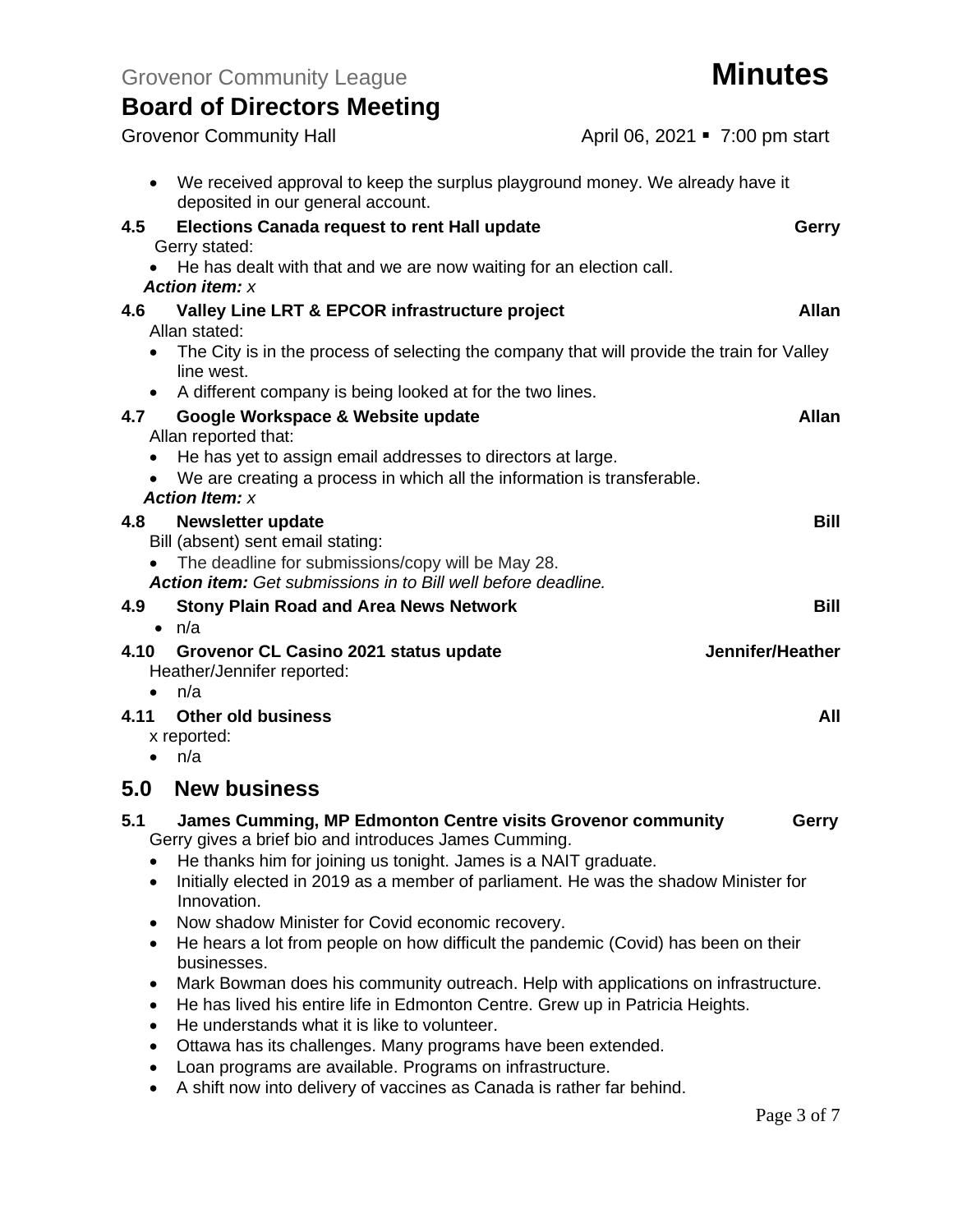Grovenor Community Hall **April 06, 2021 7:00 pm start** 

- They have been pushing hard on the lax vaccine process.
- Also been pressing hard on requirement for rapid testing. Stronger protocols around rapid testing.
- There was a good pilot program in Alberta on flights for people arriving in Canada.
- They will continue to advocate and push hard for Albertans to get vaccinated, for rapid testing, and when businesses and individuals can safely reopen the economy.
- Our growth rate in Alberta prior to Covid was low. We are going to have to jump start the economy.
- We have many resources that the world needs, resources to grow and expand the economy. We need different ideas. He likes to look outside the norm.
- The constituency office is there to assist. They are actively trying to get people back into Canada. The role of the MP and MP's office is to assist, that you are in the queue, re Immigration, CRA tax issues and general assistance. Steer people to the appropriate office, agency. They are there to serve. To help community leagues. Summer job programs.
- In the current climate with Covid related concerns, they are not going door to door to hear from constituents.
- They send out regular newsletters or communication pieces. Feedback is welcome.
- Open to how to better outreach in the community.
- Q: G/O asks what types of appropriate actions and conservative government recommendations to help the Edmonton municipality and private businesses? Potential funding opportunities for alternative energy, computing or software start-ups? Example given - Entos Pharmaceuticals from U of A is looking for funding for vaccination trials. And that there seems to be more investment in Calgary.
- A: John Lewis from the UofA has been working on Cancer research. Other jurisdictions were provided significant funding for vaccines early on. Ottawa is looking at that now. Through tax structure or funding we need to support this type of venture to be less dependent on outside sources.
- Re helping business with their debt load and recovery, he is studying that. Rolling capital gains into other small businesses. Hasn't narrowed it down yet. Debt forgiveness? Trying to come up with a plan for small and medium sized business. Through no fault of their own, those are the ones that have been shut down.
- The Liberals are proposing infrastructure programs. Ports, roads, internet, connectivity – things that can enhance productivity. Not yet revealed by federal government.
- H Bowen expresses ongoing concern of small business and homeowners have to have insurance. Rates have been going up a lot. Bring some balance to insurance rates. As a consumer, there isn't a lot of choice in bringing costs down.
- J C says Hotel insurance is exceptionally high. An insurer left the Canadian market place, shrinking the pool. Insurers claim the loss ratios are up. Forest fires have driven rates up.
- Talk of lower taxes on small business he doesn't support. But to lower input costs and regulation. Compliance tax.
- Licensing, permitting, bonds, personal insurance rates, etc. have all gone up in the past year, JH says.
- JC is looking at ways to reduce upfront business costs.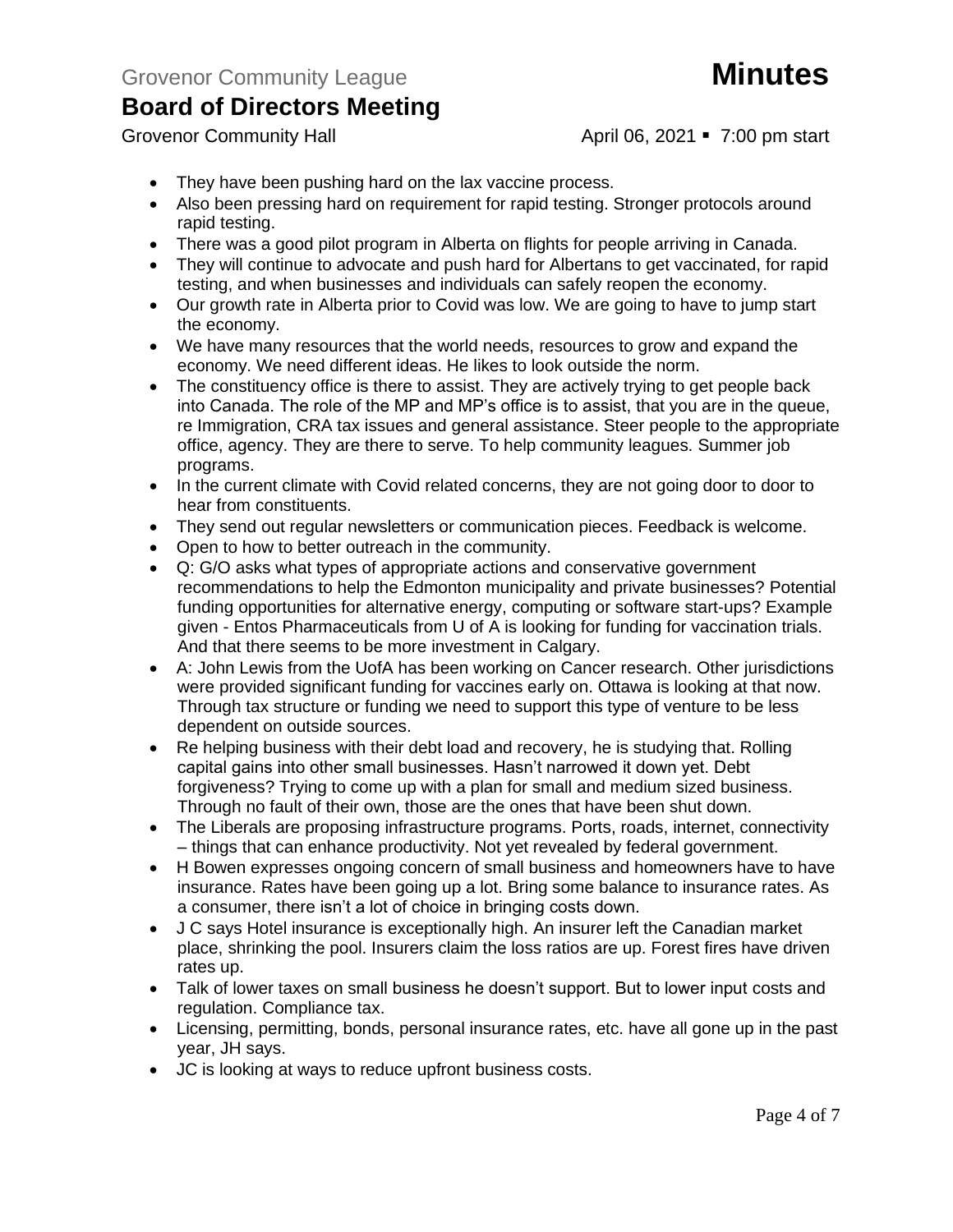- GO ask about mobility telephone charges. Liberal government was to mandate a 25 % roll back.
- JC says the 25 % is on a narrow bandwidth. The country is very large which makes it difficult to serve. Cell phone companies bid on bandwidth. Government raises fairly significant money on the auction of bandwidth. But make it contingent on deliverables.
- Encourage investment on communications/cell phone companies. Reinvestment of capital gains to drive startups.
- Area that Edmonton has been missing out is AI, the UofA has AI initiatives. Edmonton wasn't considered as one of the AI centers that the federal government has promoted. He will advocate for this. We have an educated workforce.
- The spectrum option in the current state is not working. It is a cash grab?
- Use it or lose it for bids on bandwidth, he would like to see implemented. Suggested to hold the bidders more accountable. Have better deliverables with the bandwidth.
- More is needed to make this work. Can't participant if can't connect.
- The federal government is aware of the hot real estate market, but no plans have been announced. The mortgage rule change brought out a year ago did not slow things down like they had thought.
- Carbon capture has been pushed by Liberals and locally by Conservatives. Provincial government has an ask for 30 billion dollars for federal government to do with carbon capture. There is a role there for Edmonton. A geothermal project in Grande Prairie is getting some funding.
- J Cummings sees the role of federal MP is to develop policy that helps at a local level. Not impede it. Help firms to thrive and compete.
- Gerry concludes the Town Hall meeting at 8:00 pm and thanks James for joining our community tonight and all Grovenor residents who were able to remotely join in as well and extended an invitation to them to continue attending our board meeting until 9:00 pm.

### *Action Item: x*

#### **5.2 Proposed Neighbourhood Clean-up project in May <b>Gerry** Gerry reported:

- Probably not wise to do the big bin event right now. Cleanup of neighbourhood and park proposed.
- Cassidy invited to organize.
- *Action Item: Gerry to forward email to Darrell and Cassidy to help move things along*
- **5.3 Grow Forward Grovenor Garden – lead required Gerry** Gerry reported that:
	- Brian will look for someone.
- **5.4 Other new business All**
	- $\bullet$  n/a
- **6.0 Action Items update (for items not yet covered)**

## **7.0 Next meeting – May 04, 2020 ▪ 7:00 pm**

**Adjourned 9:20 pm**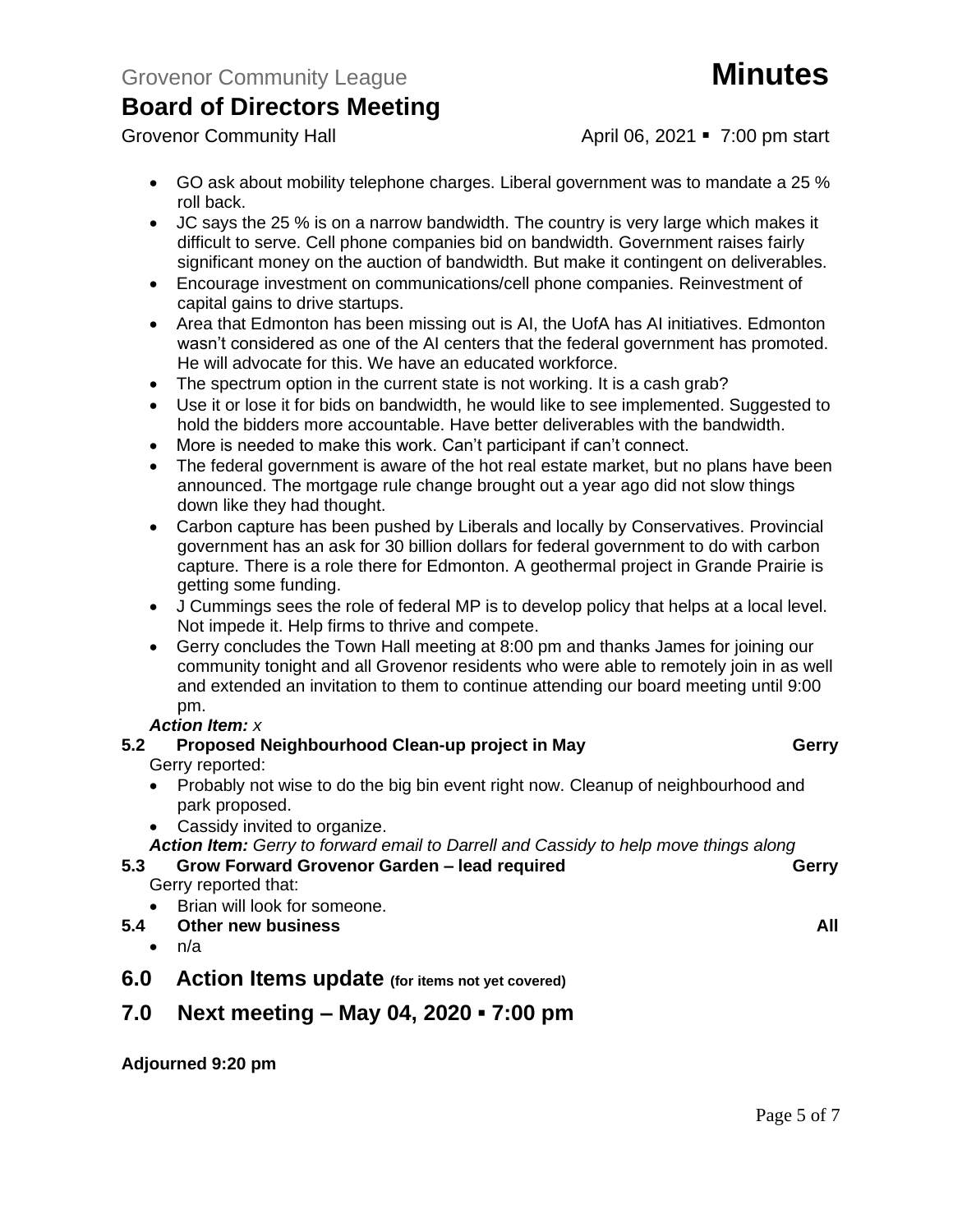Grovenor Community League **Minutes** 

## **Board of Directors Meeting**

\*Please see February Income Statement included below.

# **Profit and Loss**

**Grovenor Community League** 

Date Range: Feb 01, 2021 to Feb 28, 2021

| <b>ACCOUNTS</b>                                        | Feb 01, 2021<br>to Feb 28, 2021 |
|--------------------------------------------------------|---------------------------------|
| <b>Income</b>                                          |                                 |
| <b>Advertising Income</b>                              | \$60.00                         |
| <b>Government Grants - Local Government</b>            | \$500.00                        |
| <b>Total Income</b>                                    | \$560.00                        |
|                                                        |                                 |
| <b>Total Cost of Goods Sold</b>                        | \$0.00                          |
|                                                        |                                 |
| <b>Gross Profit</b><br>As a percentage of Total Income | \$560.00<br>100.00%             |
|                                                        |                                 |
| <b>Operating Expenses</b>                              |                                 |
| <b>Accounting Fees</b>                                 | \$3,307.50                      |
| <b>Equipment Lease or Rental</b>                       | \$72.24                         |
| Ice Maintenance Expense                                | \$2,513.25                      |
| Memberships & Dues                                     | $-$105.00$                      |
| Miscellaneous Expense                                  | \$250.00                        |
| <b>Repairs &amp; Maintenance</b>                       | \$49.85                         |
| Telecommunication/Broadband                            | \$332.25                        |
| <b>Utilities</b>                                       | \$558.36                        |
| <b>Total Operating Expenses</b>                        | \$6,978.45                      |

*<u>Grovenor</u>* 

Grovenor Community Hall **April 06, 2021 7:00 pm start**